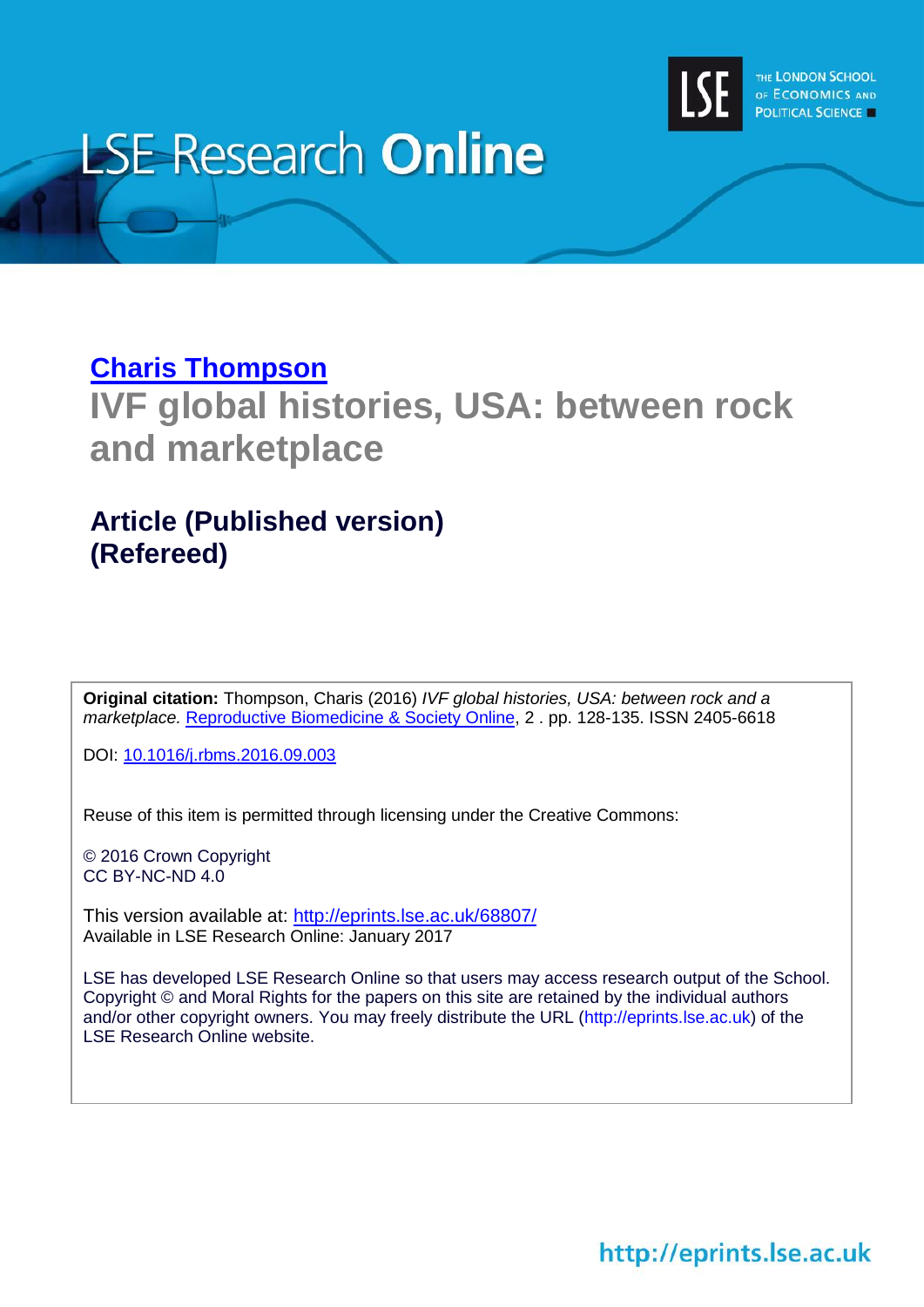

### SYMPOSIUM: IVF - GLOBAL HISTORIES

## IVF global histories, USA: between Rock and a marketplace

### Charis Thompson

620 Barrows Hall, MC1070, University of California, Berkeley, CA 94720, USA E-mail address: [charis@berkeley.edu](mailto:charis@berkeley.edu).



Charis Thompson is Chancellor's Professor and Chair of the Department of Gender and Women's Studies, and Center for Science, Technology and Medicine in Society, UC Berkeley, and Professor, Department of Sociology, London School of Economics and Political Science. She serves on the Stem Cell Research Oversight Committee and is a recipient of the Social Science Division Distinguished Teaching Award. She is the author of Making Parents: The Ontological Choreography of Reproductive Technologies, and Good Science: The Ethical Choreography of Stem Cell Research. She is a member of the Nuffield Council on the Bioethics Working Group on Genome Editing, and of the World Economic Forum Global Future Council on Technology, Values, and Policy.

Abstract The USA has played, and continues to play, a distinctive and significant part in the history of IVF and assisted reproductive technology worldwide. American IVF emerged in the scientific context of contraceptive and fertility research, in the social context of a wealthy nation without universal healthcare, and in the political context of the abortion debate and its impact on federal versus state funding and regulation. IVF had its first clinical success in the USA in 1981. Since then, IVF in the USA has become known for procedures involving third, fourth and fifth parties as gamete donors and surrogates. The USA has also been one of the pioneers in domestic and transnational deployment of IVF for lesbian, gay, bisexual, transgender (LGBT) parenthood, and a pioneer of the social egg-freezing revolution. US IVF has been marked by professional and patient advocacy for such things as the honest reporting of success rates, recognition of the risks of postponed childbearing, and the need for insurance coverage. Certain landmark legal custody disputes over IVF embryos and offspring, as well as media attention to gendered, racialized, and class-based access to and pricing of assisted reproductive technology, have also driven the development of IVF in the USA.  $\odot$ Crown Copyright © 2016 Published by Elsevier Ltd. This is an open access article under the CC BY-NC-ND license

(http://creativecommons.org/licenses/by-nc-nd/4.0/).

KEYWORDS: abortion politics, custody, markets, regulation, USA

#### The beginnings: biomedical research in reproductive biology

IVF in the USA began experimentally in the context of hormone and fertility research from the 1930s onwards. US scientists such as Gregory Pincus, clinicians John Rock and Miriam Menkin, and immigrants to the USA including Min Chue Chang, were pioneers with mammalian IVF – largely in the context of contraceptive research [\(Clarke, 1998](#page-8-0)). Pincus published the first reports of successful mammalian IVF in the mid-1930s [\(Pincus and Enzmann, 1936\)](#page-8-0). Pincus was joined by MC Chang, who was recruited from Cambridge University in 1945 to join the newly formed Worcester Foundation of Experimental Biology in Shrewsbury, Massachusetts [\(Chang, 1959](#page-8-0)). Pincus and Chang, along with Rock and Menkin, would go on to

<http://dx.doi.org/10.1016/j.rbms.2016.09.003>

2405-6618/Crown Copyright © 2016 Published by Elsevier Ltd. This is an open access article under the CC BY-NC-ND license (http://creativecommons.org/licenses/by-nc-nd/4.0/).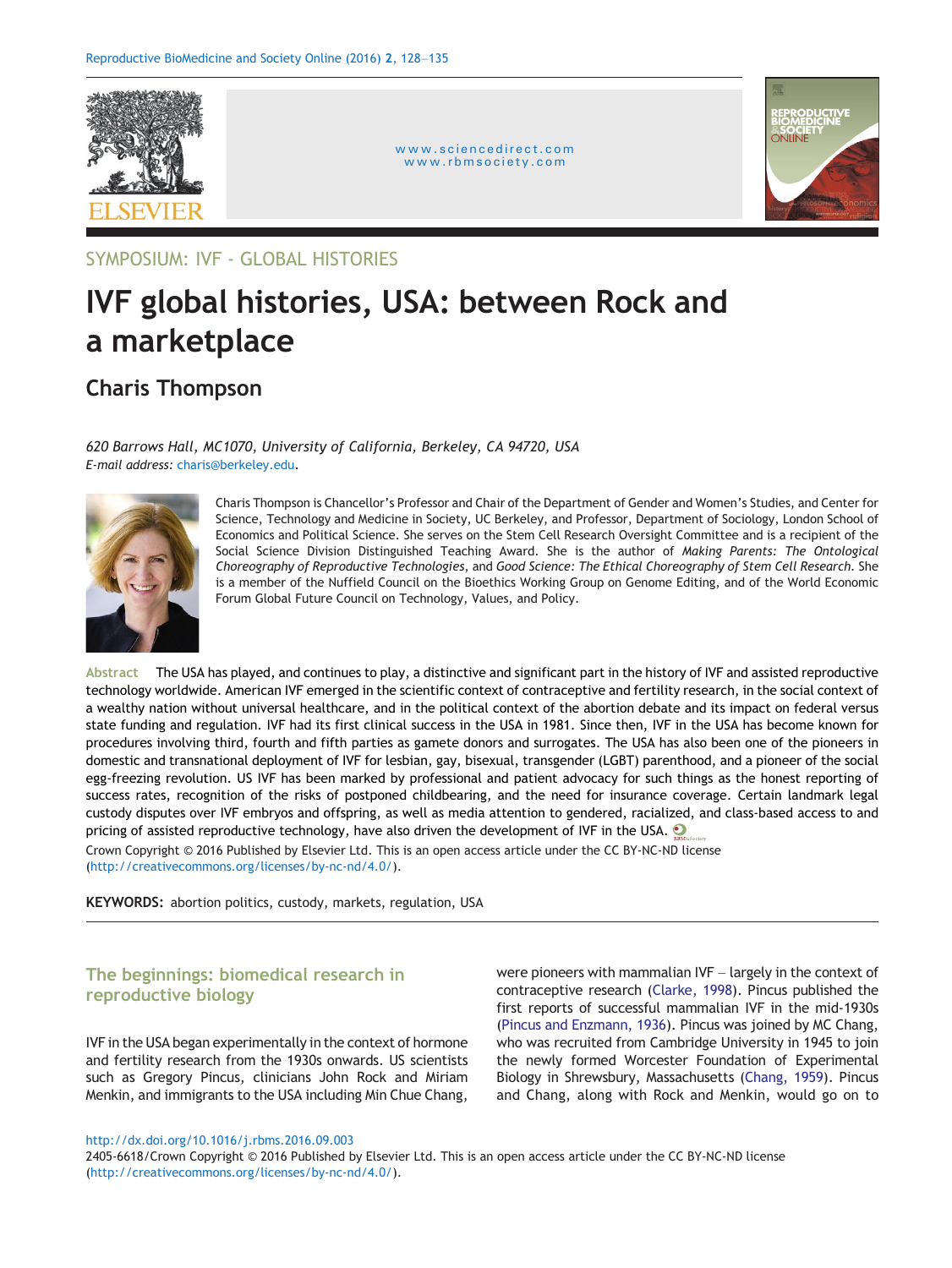become experts in mammalian IVF, paving the way for its eventual success in humans in the UK in 1978, and co-developing the oral contraceptive pill ([Eig, 2014\)](#page-8-0).

Although it has subsequently been questioned and may not, in fact, have been achieved until 1969 ([Edwards et al., 1969](#page-8-0)), US researchers claimed, with the publication in 1944 of John Rock's and Miriam Menkin's report in Science, to have evidence of human fertilization in vitro. Relying on the ready availability of surgically excised ovarian tissue, the article records that Rock and Menkin used 'surgical material available at the Free Hospital for Women' and that 'nearly 800 human follicular eggs' were 'isolated and studied during the course of this investigation; of these, 138 have been observed after exposure to spermatozoa' ([Rock and Menkin, 1944](#page-8-0)). Abortion and contraception were controversial in the 1940s, but the idea of creating human embryos for research had not yet become a front line of public ethical and scientific debate in the USA, and gametes retrieved from surgical 'waste' tissue were not considered to be morally controversial [\(Morgan,](#page-8-0) [2009\)](#page-8-0). The TIME magazine article that reported on Rock and Menkin's research in the same year [\(TIME, 1944](#page-8-0)) famously summed up the framing of the public debate at the time in terms of man against nature, and an 'affront to' womanhood and motherhood in the face of scientific reproduction:

Man will never be happy until he has proved that he is at least as smart as nature. One thing he would like to show the world is that he can reproduce himself scientifically. Artificial insemination was one step. He took another step last week, with the first recorded fertilization of a human ovum outside the mother's body. In Science last week, Harvard gynecologist John Rock and his assistant, Miriam F Menkin, reported this scientific affront to womanhood.

TIME'S 1944 framing, probably one of many even then, would not maintain its domination. Once IVF became a clinical possibility, the media focused more on fears of monsters and religious objections than on a masculinist scientific mastery of nature, and by the time the sector was well developed, into the 21st century, nature would become as much an ally as a victim of assisted reproductive technology with, for example, IVF coming to be seen as a means of restoring 'natural' reproductive function. The claim of an 'affront to womanhood' was equally short-lived. In fact, US genders and sexualities would have multiplied and changed through their encounters with assisted reproductive technology, with IVF enabling biological parenthood for single individuals, same-sex couples, and trans individuals, thus detaching essentialist elisions between a two-gender (male/female) system, heterosexuality and biological reproduction.

Maverick physician Dr Landrum Shettles, who later became known in another controversial area of assisted reproductive technology, sex selection [\(Shettles and Rorvik, 1970\)](#page-8-0), and who was based at the NewYork-Presbyterian Hospital, reportedly carried out the first known clinical IVF procedure in the USA 5 years before it eventually succeeded in the UK. Shettles covertly arranged a course of IVF treatment for private patients Doris and John Del-Zio in 1973. The controversial procedure was interrupted prior to embryo transfer by Shettle's senior colleague Raymond Vande Wiele, the Chair of the Department, who objected to it on ethical and moral, as well as legal and professional, grounds [\(Henig, 2006\)](#page-8-0). Vande Wiele claimed that the procedure violated federal regulations and thus endangered the hospital's grants, that a resultant child might be abnormal, which might lead to lawsuits, and that the procedure was unsterile. In the first of many US IVF-related lawsuits, the Del-Zios sued the hospital, and eventually won a modest settlement. This case slowed down IVF in the USA, especially NIH-funded research, and it took the successful birth of Louise Brown in the UK to enable US researchers and physicians to resume clinical IVF.

Wife-and-husband physicians Gorgeanna and Howard Jones began to build the first US IVF clinic at the Eastern Virginia Medical School in 1978, buoyed by the news of the world's first successful IVF pregnancy in the UK, and after their official retirement, the Joneses drew on work they had done in the summer of 1965 with Bob Edwards at Johns Hopkins to establish proof of principle for in-vitro human fertilization. They went on to become the doyens of US IVF. Gorgeanna Seegar Jones (1912–2005) was a gynaecological endocrinologist, based at Johns Hopkins School of Medicine. Prior to her role in establishing US IVF, she was already well known for her work on pregnancy testing using placental human chorionic gonadotrophin (HCG), and for pioneering progesterone treatment to prevent miscarriage. [Howard W](#page-8-0) [Jones \(1910](#page-8-0)–2015) was a gynaecological surgeon who also spent most of his career at Johns Hopkins (Gosden, 2015). He is known today not only for having established IVF in the USA, but also for having done the biopsy from African American cervical cancer patient, Henrietta Lacks, that led to the immortalization of the HeLa cell line, and for his role in the history of US sex reassignment surgery, having carried out genital feminization surgery upon circumcision injury victim David Reimer, who later committed suicide because of gender dysphoria. In 2010, the year Robert Edwards received the Nobel Prize in Medicine, Howard Jones was honoured by the American Society for Reproductive Medicine. He turned 100 that year ([Jones and Crockin, 2010\)](#page-8-0).

The Joneses opened their flagship Jones Institute for Reproductive Medicine at the Eastern Virginia Medical School in March 1980, funded in part by a grateful, wealthy former patient [\(Jones, 2014\)](#page-8-0). Although the Joneses initially used the Edwards and Steptoe natural cycle protocol that had led to the birth of Louise Brown, they failed to establish any pregnancies prior to the opening of the Institute. Reproductive endocrinologist Gorgeanna Jones decided to try the emerging Australian IVF standard of hormonal stimulation to increase egg yield and to bring the timing of IVF under greater clinical control. Subsequently, most US clinics used hormonal stimulation protocols as the default approach to IVF. On 28 December 1981, Elizabeth Jordan Carr, the first US IVF baby, was born. By the time of Elizabeth Carr's birth, five other women in the USA were pregnant via IVF, four also through the Jones Institute and one at the Los Angeles clinic of Dr Richard Marrs at the University of Southern California Hospital. At least five clinics had opened by this time: in addition to the Jones Institute and Dr Marrs' clinic, Dr Alan DeCherney established a programme at the Yale University Medical School, and two clinics were launched in Texas. US IVF had begun.

Advocacy and research on, about and with IVF accompanied the growth of US IVF itself. For example, since the mid-1980s, feminist scholars have expressed concern regarding the potential exploitation of low-income women working as surrogates, the hyper-medicalization and commodification of reproduction, the ableism implicit in the increased prenatal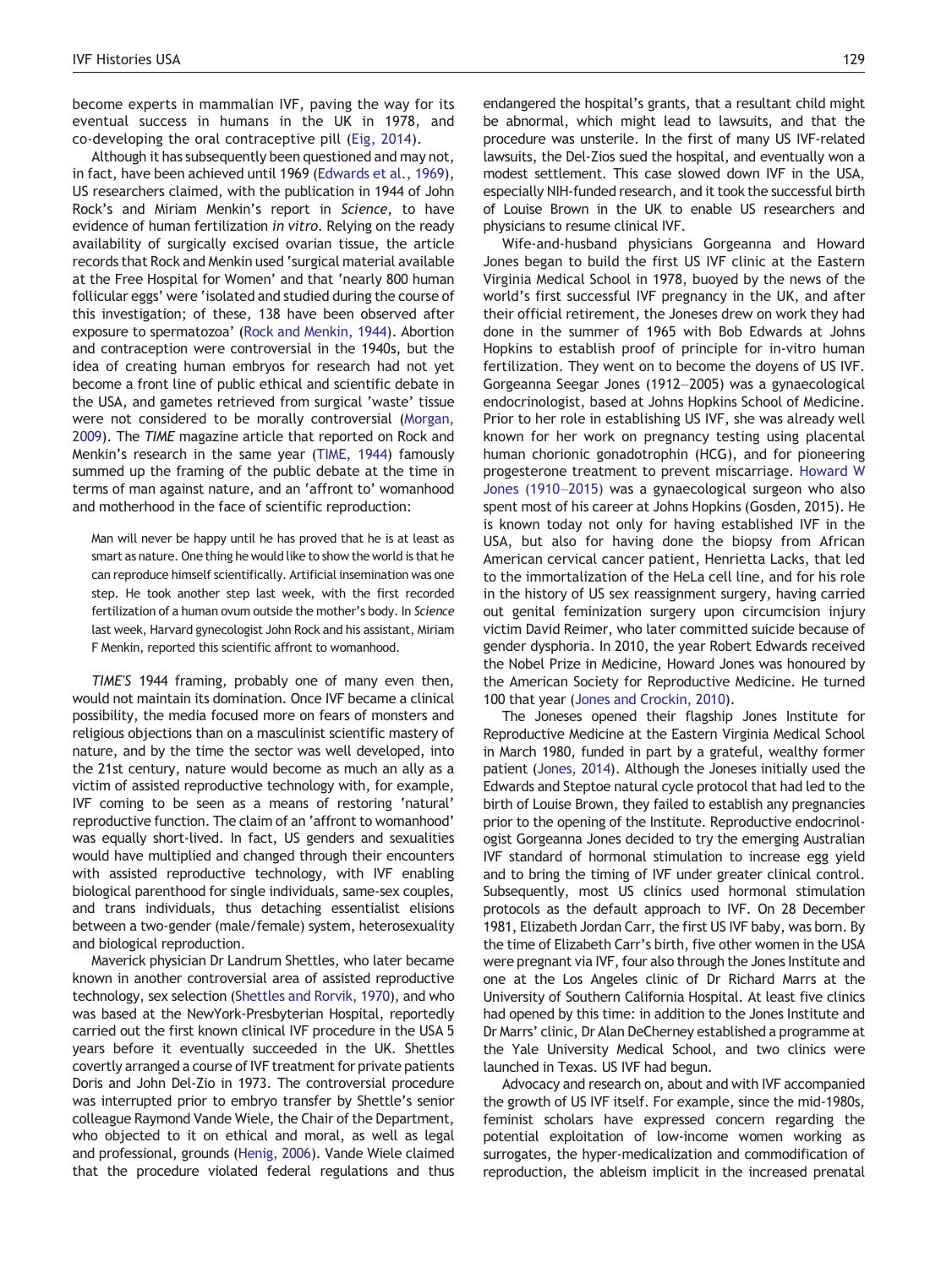screening linked to IVF, and inequities in access along lines of race, class, sexual orientation and family form, disrupting from the start the idea that IVF simply increased reproductive liberty and choice ([Asch, 1989; Allen, 1991; Arditti et al., 1984;](#page-8-0) [Corea, 1985; Rothman, 1988; Saxton, 1984\)](#page-8-0). Scholars have also documented the voices and experiences of the infertile in the USA, and the impact of infertility on personal, gender and family identity [\(Becker, 1997, 2000; Greil et al., 2011;](#page-8-0) [Sandelowski, 1993\)](#page-8-0). Over time, scholars have continued to analyse the racialized, ableist, class-based, heterosexist and gendered organization of assisted reproductive technology as well as its role in challenging heterosexist and nuclear family and reproductive norms [\(Becker et al., 2006; Bell, 2009; Culley](#page-8-0) [et al., 2009; Mamo, 2007; Quiroga, 2007; Thompson, 2005,](#page-8-0) [2009\)](#page-8-0). They have also continued to theorize the role of the law and the highly capitalized role of biomedicine in redefining reproduction and the family ([Almeling, 2010; Kramer and](#page-7-0) [Cahn, 2013; Spar, 2006](#page-7-0)).

Similarly, natural scientists, clinicians, industry researchers and university-based researchers in the USA have engaged in research to improve the efficiency and success rates of assisted reproductive technology, to understand fundamental embryology, reproduction and pregnancy, and to leverage the biological potential of the leftover products of IVF. Shortly after the 1973 Supreme Court decision in Roe vs Wade made abortion legal in the USA, the US Congress made it illegal to provide federal government funding for human embryo research. Members of Congress wanted to make sure that the government wasn't in the business of encouraging women to have abortions so as to provide materials for research. It was a rockier road setting up the interface between infertility clinics and human embryonic stem cell research in the USA than in some other countries, although private funding and various state initiatives, such as California's Proposition 71, pushed the research ahead ([Thompson, 2007, 2008, 2013](#page-8-0)). Thus, the stipulation against federal funding for research using human embryos has persisted since 1995 as the Dickey-Wicker Amendment, despite numerous national commissions, exemptions for foetal tissue research, the rise of clinical IVF and the stem cell wars. (The text known as the Dickey-Wicker Amendment is at Section 509 of Title V in the Omnibus Appropriations Bill of 2009, signed by President Obama after his repeal of former President Bush's stem cell policy: see [http://www.gpo.gov/fdsys/pkg/BILLS-111hr1105ih/](http://www.gpo.gov/fdsys/pkg/BILLS-111hr1105ih/pdf/BILLS-111hr1105ih.pdf) [pdf/BILLS-111hr1105ih.pdf\)](http://www.gpo.gov/fdsys/pkg/BILLS-111hr1105ih/pdf/BILLS-111hr1105ih.pdf).

The rise of easy-to-use, accurate CRISPR-associated protein systems for gene editing, and the 2015 publication of a scientific paper on human germline genome editing using unwanted, non-viable embryos from IVF, suggest that these complex constitutional relations between the ongoing moratorium on federal funding for research that destroys embryos, IVF and cutting edge biomedical research will continue in the US context (see [http://www8.nationalacademies.org/onpinews/](http://www8.nationalacademies.org/onpinews/newsitem.aspx?RecordID=09142015) [newsitem.aspx?RecordID=09142015\)](http://www8.nationalacademies.org/onpinews/newsitem.aspx?RecordID=09142015).

#### The social, political and religious context

The abortion debate also shaped the social, political and religious context of the emergence of US IVF. Although many patients and practitioners are secular, it is not uncommon for religion to be evident in US IVF clinics, not only through its shaping of the abortion debate, but also in the values and practices patients and physicians bring to their treatment [\(Thompson, 2006\)](#page-8-0). Despite restrictions on embryo research, there is no official national position on the beginning of life in the USA from which to regulate IVF. Catholics and Evangelical Protestants tend to believe life begins at conception, and this view is associated with, although by no means confined to, members of the Republican Party. Many US Anglicans, Muslims, Mormons and Jews, and many secular Americans, consider the beginning of life to be a postconception version of personhood, based on such things as implantation, foetal ability to suffer, or viability, which might be marked by the development of the primitive streak, quickening, or the ability of a foetus to live outside the mother's body. Scientific facts about embryonic and foetal development, the state of medical care of premature infants, whether or not the pregnancy in question is the result of rape or incest, whether the mother's physical or mental health is at risk, whether there are foetal 'anomalies', or whether there are severe economic stressors, are all factors known to affect people's views on the acceptability of abortion in the USA. Practitioners and intended parents in IVF clinics, regardless of their views on abortion, treat embryos in ways that foreground the embryo's life potential. Restrictions on federal funding of embryo research after the passage of Roe vs Wade set the fundamental structure of US IVF, whereby it was not federally funded or specifically federally regulated, but was permitted with private funding in those states with appropriate legislation. This private and devolved picture has continued to this day, with assisted reproductive technology market pricing quickly getting established in permissive states. The absence of public funding has been exacerbated by, and become part of, the unequal access to healthcare. US residents' access to IVF has been stratified from the start by ability to pay. Because of correlations with socioeconomic status, a person's chance of accessing IVF as a form of reproductive assistance in the USA correlates with their race, class, disability and citizenship status, as well as with where they live and their age. In sum, IVF entered the clinical field within a longstanding US history of healthcare disparities.

Another important context was that surrounding adoption. A perceived shortage of US children available for adoption, critiques of the racial supremacy implicit in inter-racial adoption, and increasing barriers to overseas adoption combined with a rise in genetic ways of thinking of parenthood all push the involuntarily childless to seek out IVF rather than adoption. Legal adoption continued to be difficult to access in the USA and abroad for singles and lesbian, gay, bisexual, transgender (LGBT) singles and couples, and assisted reproductive technology offered a means to parenting for different family formations (see [Goldberg and Allen, 2012; Simon and](#page-8-0) [Roorda, 2000](#page-8-0)).

#### Public reception and debate

The birth of the first US IVF baby, Elizabeth Carr, was announced in the New York Times in an article entitled, 'Test-tube' Baby Born in US, Joining Successes Around the World [\(Sullivan, 1981](#page-8-0)). TV stations and newspapers around the nation carried the story, but probably because, as the article's title makes all too clear, the USA was not one of the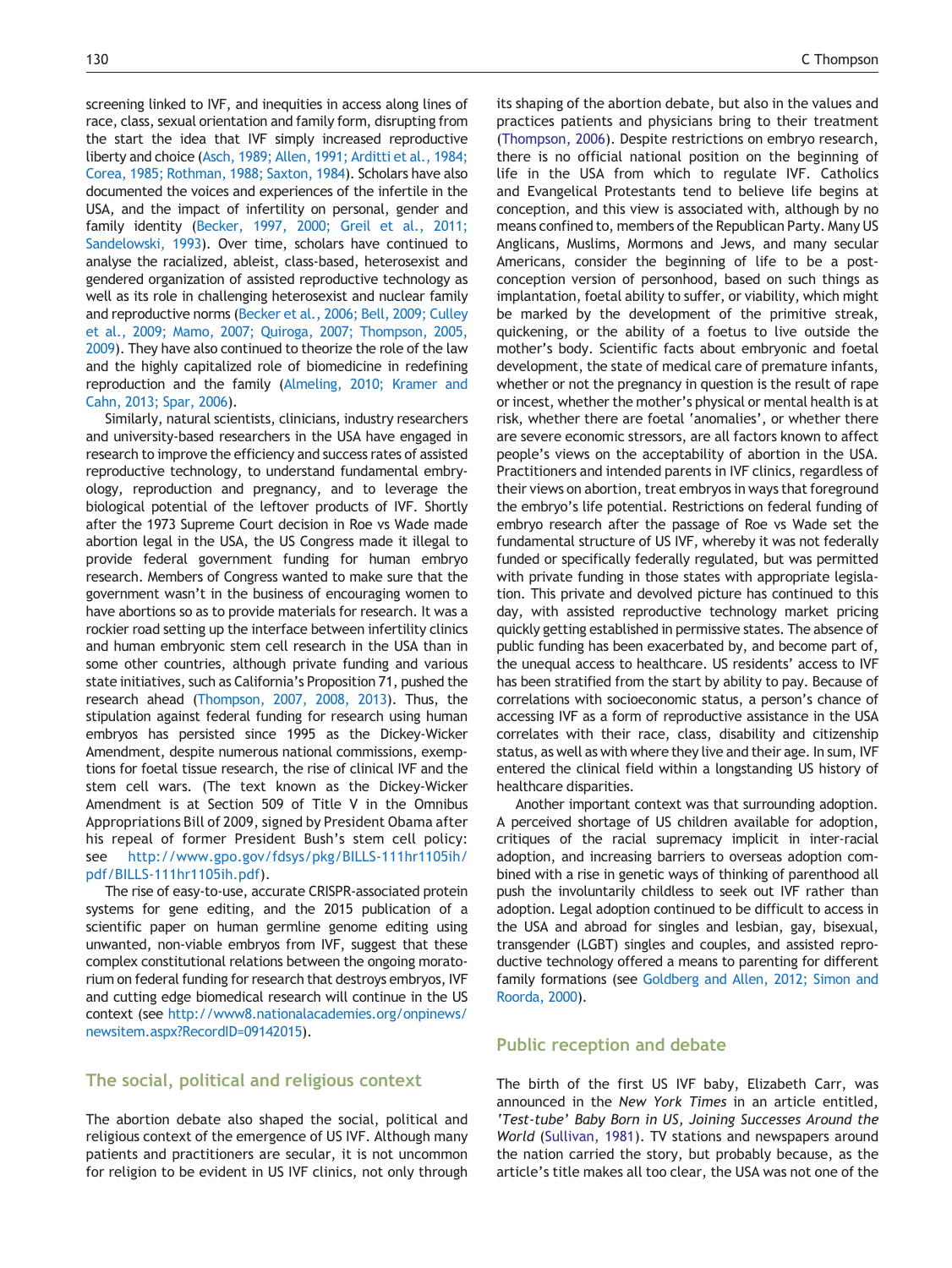very first countries to have an IVF birth, and because the procedure was politically controversial, it did not have the same resonance as the first births in other nations. Now married and the mother of a 'normally' conceived child, Elizabeth Carr Comeau has never had the same kind of household name recognition as Louise Brown in the UK.

The US public reception of IVF had different phases. James Watson predicted at the 1974 Congressional hearings that followed on from the Roe vs Wade decision legalizing abortion that IVF would provoke widespread moral outrage. In the early days of clinical US IVF, the procedure was controversial among US Catholics; for example, Bishop Edward Head of the Roman Catholic diocese of Buffalo spoke against the opening of what would have been one of the first clinics at the State University of New York in Buffalo. Throughout this early period common concerns were the depersonalization of reproduction and the destruction of unused embryos. By the early 1990s, some states were beginning to pass bipartisan legislation allowing for coverage under health insurance schemes for IVF, on the grounds that IVF promoted family building. Later, Protestant Evangelicals and some Republican politicians with whom they were associated would become vocally opposed to embryo research in politically visible ways. Accordingly, they came out in opposition to any form of assisted reproductive technology that destroyed embryos, arguing that each embryo was a unique and precious person and that there are no such things as 'leftover' embryos from IVF. This led, for example, to showcasing children at Congressional stem cell hearings in 2005 born through the Nightlight Christian Adoptions Snowflakes™ embryo donation and adoption programme [\(https://www.nightlight.org/snowflakes-embryo](https://www.nightlight.org/snowflakes-embryo-donation-adoption/)[donation-adoption/\)](https://www.nightlight.org/snowflakes-embryo-donation-adoption/).

Over time, class-, race- and gender-drenched stories flared up in the media, including in particular stories about high-profile custody-related lawsuits and clinical errors, and exposés of the exorbitant prices paid for certain kinds of egg donors, IVF-created mega-multiple births, and social eggfreezing 'parties'. In Calvert vs Johnson (Cal. Sup. Ct., 5 Cal4th 84, 851 P.2d 776 [1993]), a precedent-setting landmark legal case, the commissioning parents and providers of the egg and sperm for IVF with surrogacy, Filipina American Crispina Calvert and Caucasian Mark Calvert, sought a declaration that they were the legal parents of the baby being carried by African American Anna Johnson, their contracted gestational surrogate. The court concurred with the plaintiff, overruling previous California law that granted presumptive motherhood to the woman who gave birth. This ruling played a part in cementing the concept of 'intentional parent' and making the genetic link more important than the gestational or metabolic one in legal determinations of biological motherhood in the USA.

Over the history of US IVF, errors have periodically made the news. With time, it became more and more important to account for every single human gamete and embryo and for their chains of custody to be accurately recorded and respected, in contrast to the days of Rock and Menkin. In 1995, Dr Ricardo Asch, then Chief of the University of California, Irvine's Centre for Reproductive Health, was accused of retrieving eggs without permission from some women and using them in the IVF procedures of other women, leading to the birth of approximately 15 children to the 'wrong' (genetically unrelated) mother. Fertility drug side effects, such as ovarian hyperstimulation syndrome, and pregnancy complications, have also plagued the sector. As recently as October 2015, an American surrogate carrying twins for a Spanish couple lost her life due to pregnancy complications.

The advent of IVF dramatically increased multiple birth rates in the USA, causing significant risk to mother and babies, and requiring ongoing expense and care, but also lighting up the news. In January 2009, Nadya Suleman, the so-called 'Octomom', gave birth to IVF octuplets. At first, the media and the public greeted it as a miracle that the babies all survived. It soon transpired, however, that Suleman already had six children and was unemployed; she was excoriated in the media for having more children than she could afford and for taking public assistance. The case shone a spotlight on the risks of IVF without mandatory state or federal embryo transfer rules. Suleman did not want to be pregnant more than once again and she did not want to destroy any of her embryos, and her physician, Dr Michael Kamrava, was willing to transfer more embryos than recommended in guidelines issued by the American Society for Reproductive Medicine (ASRM). Kamrava subsequently lost his medical licence.

Media coverage of US IVF has also played a part in new kinds of gendered embodiment among elites related to relentless pressures to get and stay ahead. By the late 1990s, egg donation clinics and couples looking for egg donors began to offer large sums for the right kinds of donors, targeting elite college campuses. Sums upwards of \$50,000 were rumoured, in exchange for donors claiming the right ethnicity, high SAT scores and good looks, although specific claims cannot be confirmed. In the mid-2010s, following the declaration by the ASRM that egg freezing was no longer experimental ([ASRM, 2013\)](#page-8-0), egg-freezing cocktail parties took the nation by storm, as corporations such as Facebook and Apple offered egg-freezing coverage, promising women a rain check on reproduction so as to compete effectively with men in the tech industry ([Cussins, 2014\)](#page-8-0).

#### The current scope of US IVF

Growth of US IVF since Elizabeth Carr's birth in 1981 has been rapid. In 2013, the latest year for which there is full data, there were 467 reporting assisted reproductive technology clinics in the USA. Reporting to the government agency Centres for Disease Control and Prevention (CDC) is mandatory, and the Fertility Clinic Success Rates Report from 2013 puts the number of assisted reproductive technology cycles performed in the USA in that year at 190,773, approximately 50% higher than 10 years previously. For the 2014 report, efforts were made to make the data more accurate by accounting for egg and embryo freezing, which can separate egg retrieval and pregnancy by many years. Approximately 1.5% of children born in the USA in 2013 were born via assisted reproductive technology. This masks regional variations, with a high in Massachusetts (4.8%), and a low in Puerto Rico (0.2%) ([Sunderam et al., 2015](#page-8-0)).

This data-rich snapshot of the contemporary scope of US IVF is possible because of the unique history of IVF in the USA. In the distinctive and comparative regulatory vacuum of the USA described above, data collection emerged as a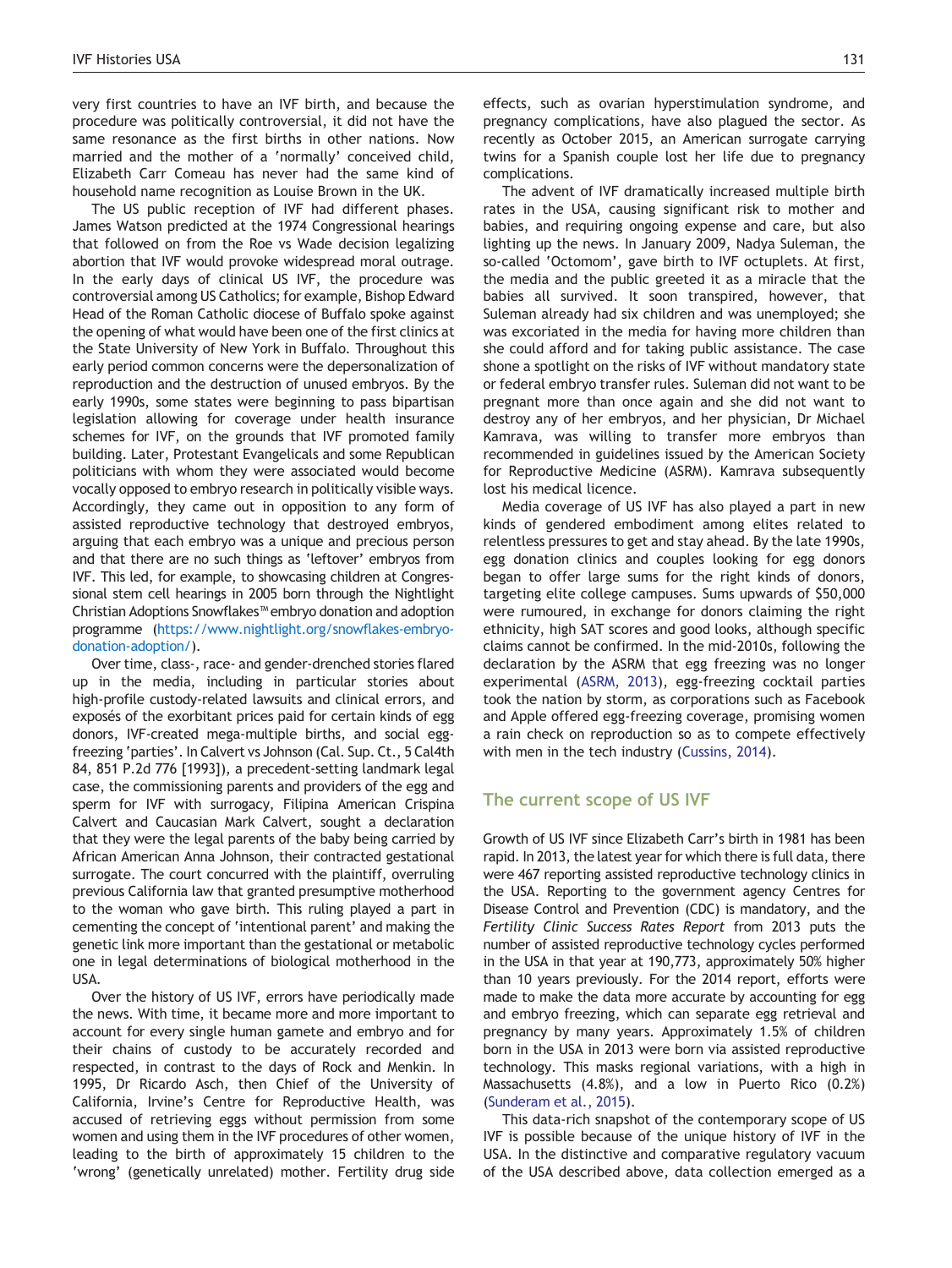major policy tool, helping the sector to make the case to and with professionals, patients/consumers and the government that the industry could adequately self-regulate. In 1986, the Society for Assisted Reproductive Technology (SART), a professional society set up for results reporting, began collecting data from member clinics in collaboration with the CDC. In response to concerns about false advertising, and in conjunction with patient activism and the Federal Trade Commission, The Clinic Success Rate and Certification Act of 1992 [Section 2(a) of P.L. 102–493 (42 USC. 263a-1(a))] was passed, mandating that the CDC collect data on clinic success rates. Since 1997, SART and the CDC have collected yearly data on assisted reproductive technology treatment types and outcomes per cycle, by clinic, state and nationwide, covering over 95% of US clinics. In 2001, the CDC established the States Monitoring ART (SMART) Collaborative, which links state surveillance data on pregnancy outcomes to assisted reproductive technology success rates. In 2002, the CDC published the first assisted reproductive technology surveillance summary, and in 2006, the National ART Surveillance System (NASS) was formed in conjunction with patient advocacy (RESOLVE, Path2Parenthood and Livestrong Fertility) and professional partners (the American Society for Reproductive Medicine and SART).

IVF-related data collection became an area of constant innovation that provided reliable comparative data on clinics to consumers. As the data collection efforts became more sophisticated, they began to make it possible to pose and answer questions that would forge links with public health that in other countries were built in from the start. As well as data on diagnosis, clinic procedure and outcome, the 2006 NASS included data on patient demographics and on multiple births, prematurity and low birthweight. These additional factors provided data for the first time to address social and public health problems of the risks of assisted reproductive technology and unequal access, and to help policymakers effect change, for example through recommendations to reduce the number of embryos transferred and so reduce multiple and low birthweight births. At the time of writing, the SART clinic outcome reporting system database (SART CORS) has been linked in a collaboration with the Massachusetts Pregnancy to Early Life Longitudinal (PELL) data system to make the MOSART database, which will eventually provide access to long-term epidemiological data for women undergoing assisted reproductive technology procedures and the children born through the procedures. Data may not seem like a conventional form of governance, but it has emerged as such in the US context, to an impressive degree.

#### Paying for IVF

assisted reproductive technology is expensive in the USA for most people, although the cost varies dramatically according to the region and the procedure required. IVF has thus been disproportionately used for wealthier people in the USA, and this manifests in every aspect of the history and current landscape of clinics and debate. In the light of the foregoing discussion of national data collection as a proxy for federal regulation, it is interesting to note that rigorous per cycle and per clinic data is recorded only for the outcome of

procedures and not on cost. Clinic-specific costs and strategies for paying can be found on clinic and patient– consumer websites but they are not part of the national reporting structure.

Per cycle costs of IVF are difficult to estimate but the figure most often cited as typical for a 'fresh' cycle (no freezing required) using a couple's own gametes is around \$8000–15,000, including the fertility drugs and monitoring. Intracytoplasmic sperm insertion (ICSI) adds another \$1000–1500. Third-party involvement usually increases IVF costs considerably. For example, egg donation adds around \$20,000, including agency and legal fees, but can be much higher for desirable egg donor traits. Surrogacy can easily cost more than \$100,000 if legal and medical fees are included, although some US intended parents travel overseas to contract the services of a surrogate to reduce costs. Pre-implantation genetic diagnosis for unexplained infertility and for known carriers of certain diseases adds \$4000-7500 extra per cycle. Egg freezing, although not a treatment per se, costs approximately \$15,000 initially, to stimulate the production of eggs and then freeze them, and then up to about \$1000 a year in storage costs to which must then be added the cost of subsequent thawing and IVF. Embryo donation is sometimes marketed as a cheaper option than regular IVF because intended parents do not have to pay for the embryo creation part of the IVF cycle, but given that embryo donation is usually offered after unsuccessful IVF, it also tends to add to total treatment costs.

The insurance picture in the USA is a patchwork. In 15 states some fertility procedures are covered if you have the right health insurance and have opted into the right benefits (Arkansas, California, Connecticut, Hawaii, Illinois, Louisiana, Maryland, Massachusetts, Montana, New Jersey, New York, Ohio, Rhode Island, Texas and West Virginia). Of these 15 states, 8 have IVF mandates. These, listed in the temporal order in which coverage was enacted, are Arkansas (1987), Massachusetts (1987/2010), Hawaii (1989/2003), Rhode Island (1989), Illinois (1991/97), Maryland (2000), New Jersey (2001) and Connecticut (2005).

This patchwork leaves those living in states without insurance coverage and those without the right insurance in covered states, with no coverage for IVF. Even within states with IVF insurance mandates, there are exceptions to mandates to offer or cover fertility treatments, such as for small businesses, religious organizations and for the self-employed, and many employers do not offer health insurance at all. In general, the more precarious your socioeconomic situation, the less likely you are to have insurance coverage for IVF [\(King and](#page-8-0) [Harrington-Meyer, 1997](#page-8-0)). As ethnographers of US assisted reproductive technology have documented, people have found informal ways of rendering treatment more affordable from its earliest days, by, for example, buying fertility drugs in Mexico or Canada, or by having parts of the treatment and care classified by practitioners under billable codes such as 'pelvic pain' [\(Thompson, 2005\)](#page-8-0).

Caught up with advertising and markets, assisted reproductive technology clinics in the USA have developed a three-pronged approach to paying privately for assisted reproductive technology for those unable to afford up-front out of pocket costs: refunds, financing and low-cost IVF. Refund programmes usually involve buying a package of IVF treatments at a reasonable cost, and if you don't get pregnant after a set number of cycles, you get your money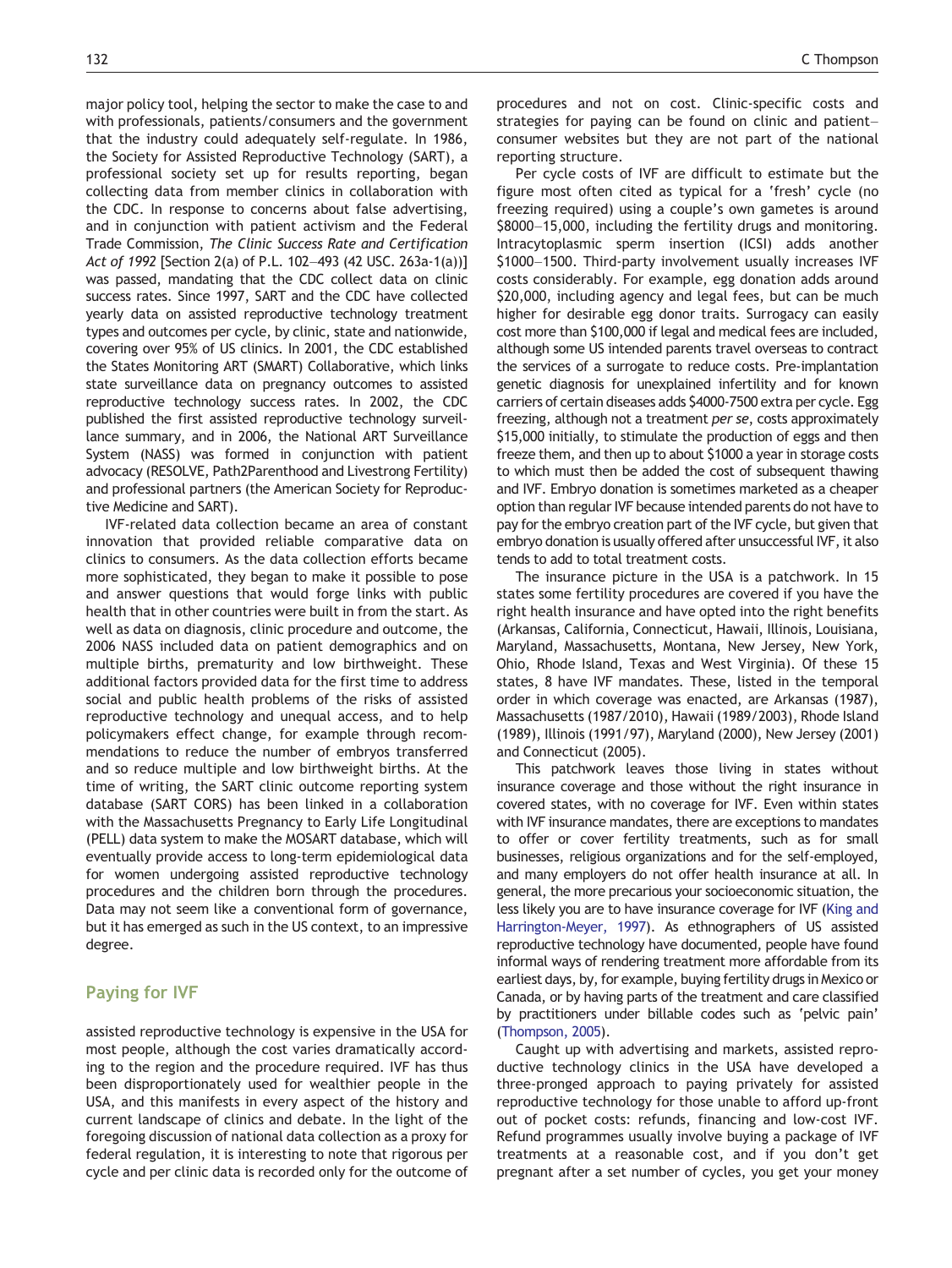back. This financial model is premised on many people getting pregnant in fewer than the paid-for number of cycles. Certain clinics offer low-cost financing specifically for treatment. For example, WINFertilityRx works with clinics nationwide to offer loans for fertility drugs and/or treatments, and is touted for its simple application procedure and the firewall protecting patient credit scores.

Low-cost IVF takes two forms. Some clinics offer discounts to members of certain groups of people such as teachers, military, first responders and low-income couples. For example, Sher Institutes for Reproductive Medicine, which has nationwide clinics, offers free or discounted treatments through its 'Giving Back' programme, and discounted packages for community service providers and those making under \$55,000 a year. The International Council on Infertility Information Dissemination, Inc. (INCIID) runs a limited scholarship fund, with practitioners at given clinics donating treatment to successful applicants; the latter have to apply and have to be deemed worthy and needy [\(http://inciid.org/](http://inciid.org/scholarship-faq) [scholarship-faq](http://inciid.org/scholarship-faq)). The other kind of low-cost programme involves providing a less medically intensive treatment protocol. Several clinics around the nation offer micro-IVF, or mini-IVF, which includes lower doses of fertility drugs and less monitoring and lab manipulation, but is usually only available to younger patients with no male factor contributing to the infertility.

In general, public funding is meagre. Public programmes such as the federal health insurance system, Medicare, which provides basic healthcare to those living with disabilities (and those over 65, who are not at issue here), covers childbirth and pregnancy but not IVF. State-specific health insurance systems offer emergency and other basic care to low-income individuals, and typically cover some fertility services, especially if medical necessity can be shown, but do not cover IVF. The Affordable Care Act (ACA, the so-called 'Obamacare') does not have to offer IVF except in states where there was an IVF mandate in place before 2012, and where the state benchmark for determining Essential Health Benefits (EHB), such as a Health Maintenance Organization (HMO) plan, includes that mandate. The ACA covers IVF in six states: Connecticut, Hawaii, Illinois, Massachusetts, New Jersey and Rhode Island.

In states with insurance coverage for IVF, age limits vary from state to state. Insurance typically only covers IVF with couples' own gametes, often specifies heterosexual marriage or coupledom, and requires the woman to be under 40 to 45 years of age, depending on the state. While a male intended parent's age is not specified, sperm and egg donors and surrogates all also have to fall within strictly specified age limits, and must be free of certain diseases, tall (for sperm donors), thin (for egg donors) and appropriately motivated and compliant (for surrogates and donors). The proportion of public IVF among the whole is thus tiny; if state-mandated insurance is taken into account, it rises significantly, but still only covers a small proportion of total numbers of assisted reproductive technology cycles.

In summary, the history of US IVF would be incomplete without emphasizing the role that having to pay for IVF has played both in selecting for some kinds of patients over others and in shaping IVF as a medical market. As noted in the section above on the origins of US IVF, IVF in the USA took off using fertility drugs rather than natural cycles, and has never been an obvious fit for low-stimulation micro-IVF. Nonetheless, in a nation without universal healthcare, and in which medical approaches to involuntary childlessness are not widely covered by health insurance, there is a large unmet need for IVF among those who do not have the ability to pay. It is customary to think of micro-IVF as most appropriate for low-resource countries, and yet its expansion would be invaluable in the USA in improving access and inclusion and reducing eugenic market trends.

#### Regulation

There are three main kinds of federal regulation of the practice of IVF. First, laboratories are regulated under the Clinical Laboratory Improvement Act (CLIA) of 1988; second, the drugs and devices used in IVF are regulated by the Federal Food and Drug Administration (FDA), and finally, the Fertility Clinic Success Rate and Certification Act discussed above is implemented by the CDC in conjunction with its partners. In addition, when patients are part of research protocols for drugs or devices, they are covered by federal human subjects' protection. In addition to the Dickey-Wicker Amendment appropriations bill rider that prohibits the Department of Health and Human Services from using federal funds to create or destroy embryos purely for research purposes, many individual states also prohibit embryo destruction and research and set restrictions on IVF.

As mentioned in the section on data collection above, IVF and assisted reproductive technology are also self-regulated through continuous action by and on behalf of patient advocacy organizations such as RESOLVE and professional organizations led by the ASRM. Scholars have explored the consumer subjectivity, self-regulatory rational and market dynamics of the self-regulation of US IVF ([Becker, 2000;](#page-8-0) [Spar, 2006; Thompson, 2005](#page-8-0)). Often working together, patient and professional organizations address ethical, technical and regulatory issues by committee, at annual meetings, in informational booklets and guidelines, in data reporting standards and through the media. This kind of voluntary self-regulation produced by interested parties cannot directly represent the needs and rights of the general public, but perhaps because prospective patients rely on success rates when choosing clinics, compliance with proactive reporting is the overwhelming norm.

Because of the low levels of public funding for assisted reproductive technology and healthcare in general, low levels of federal oversight, regulatory and insurance differences among the states, and abortion and embryo politics in the USA, assisted reproductive technology is widely seen as under-regulated in the USA. This stands in contrast to some European countries, such as the UK, where IVF is sometimes portrayed as over-regulated. The absence of comprehensive federal regulation has had the effect of keeping assisted reproductive technology more accessible to non-low income LGBT and single individuals than is the case in many nations that regulate assisted reproductive technology more systematically. It has also kept many assisted reproductive technology procedures legal in the USA that have been banned elsewhere, such as commercial surrogacy and compensated egg donation. This inclusivity of different family forms and permissiveness of reproductive markets attracts not only US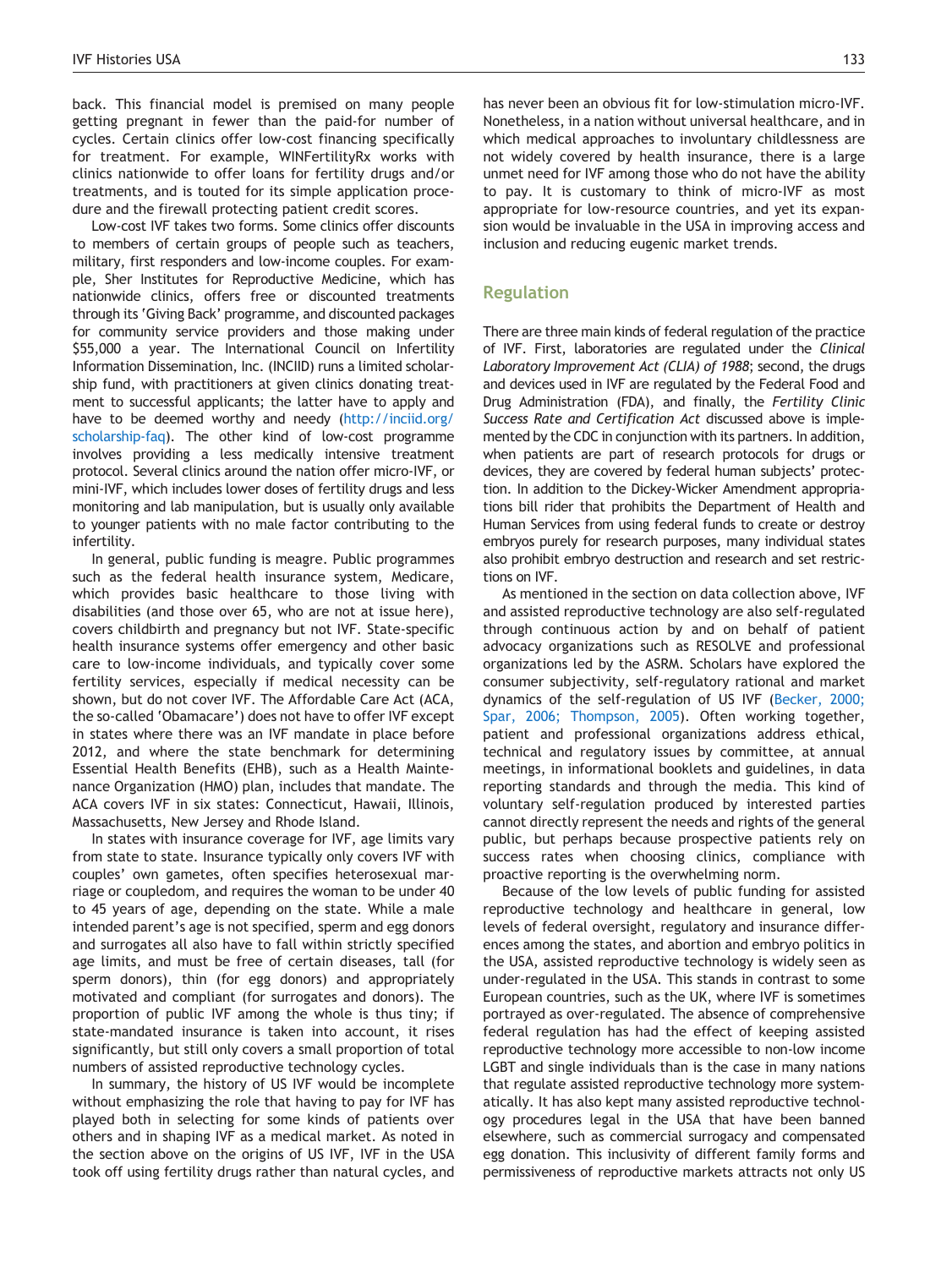<span id="page-7-0"></span>users but also reproductive tourists from abroad. In general, the USA sends its own reproductive travellers abroad to seek advantageous pricing, and receives reproductive travellers seeking procedures that are illegal or otherwise unavailable in their own countries. The rise of reproductive travel both in and out of the USA speaks of the need for supra-national, cross-border oversight that is sensitive enough to harmonize with very different national settings and IVF regulatory regimes.

#### What is considered incest?

US views on incest in the context of IVF can be seen in the ASRM Ethics Committee 2012 paper on the subject, Using Family Members as Gamete Donors or Surrogates ([ASRM,](#page-8-0) [2012](#page-8-0)). In this document, no national, community, ethno-racial, sexual orientation-based or third/fourth/ fifth-party restrictions in relation to the marital bond are raised. The only kinship relationships considered are mother/father/child/sister/brother/uncle and aunt. The authors separate out genetic and social relationships, and don't consider pregnancy without genetic relationship to be relevant to true incest. They summarize what they consider to be incest in a table, under the headings sperm donation, ovum donation, traditional surrogacy and gestational surrogacy (p. 798–799).

The Committee notes many concerns with intra-familial third-party assisted reproductive technology procedures that they do not define as incest. Thus, they point to the potential for coercion, especially in daughter-to-mother egg donation or surrogacy, and son-to-father sperm donation; age-related risk of increased mutation rates in gametes in father-to-son or mother-to-daughter donation; the risk of undue obligation resulting from mother-for-daughter surrogacy, and the wider effects on familial relationships, such as a sister-to-sister donation meaning that the social aunt is the genetic mother. Incest per se is discussed in two kinds of cases. The first are those cases where there is actual 'consanguineous relationship', which they define by the combination of a father's or brother's or son's sperm with his daughter's or sister's or mother's egg, respectively (whether or not the offspring is gestated in the sister's or daughter's or mother's womb). The Committee advises that this kind of incest 'should be prohibited'. Second are the cases where the procedure 'may create the impression of incest', such as when a woman uses donor eggs from a non-relative and donor sperm from her brother to initiate her pregnancy; in this case, that she is carrying her brother's genetic child can give the impression of incest, even though her own eggs were not used. The authors do not conclude that these second kind of cases should necessarily be prohibited, because they consider them to be based on the impression rather than reality of what they consider a consanguineous relationship.

The definition of incest that emerges is thus a genetic one involving a child conceived with the gametes of a sibling– sibling or parent–child pair. From this, it can be inferred that in mainstream US biomedical society, incest is defined narrowly compared with other parts of the world, and is restricted to one or two generations, requires direct or shared biological descent, and is indifferent to the marital status and collective identities of parties to the procedure.

Furthermore, US IVF spokespeople believe actual incest, as opposed to the impression thereof, occurs only when genetic, rather than gestational, ties are too close. This is a national biology that IVF itself has had a hand in creating, through making it possible to separate gestation and gamete provision.

#### Conclusion

IVF emerged in the USA in a political context marked by three major factors: low levels of federal regulation and a patchwork of regulations for reproductive technologies state by state; the absence of a universal healthcare system; and a politically partisan abortion debate that restricted federal funding for research. These factors together pushed most IVF into the fee-for-service healthcare sector. As a result, market dynamics took hold in US IVF, increasing the products on offer in a manner freer of common restrictions on price, family form or treatable diagnoses than in many other countries. Commercial surrogacy, gamete donation and genetic screening all flourished in the more permissive states, in a modified market form. Over time, new kinds of patient-purchasers such as single and asexual men and women, LGBT men and women, and overseas reproductive tourists joined the original US-based heterosexual infertile treatment population. The sector also became populated with new service providers such as career surrogates and donors, psychologists and IVF finance specialists.

The market growth of IVF in the USA was marked as much by exclusion as by its inclusivity. The market proliferation of IVF led to the circulation and monetization of eggs and embryos in ways that quickly developed price stratification according to hierarchies based on highly desirable traits in contemporary US culture, such as academic and artistic achievement, height in men, and thinness and attractiveness in women. Consumers expected to be able to shop for the procedures and donor traits they desired, and did so in ways consistent with ableist, classist, sexist and racially supremacist ideas of what kinds of children would be most desirable. US IVF, then, has a history marked by this particular mix of inclusiveness and exclusiveness stemming from the factors that contributed to its low levels of federal regulation. Its increasingly strong data collection efforts, and the salience of professional organization and patient–consumer advocacy collaborations with government agencies, have begun to bridge the gap between consumer markets and public health concerns. It remains to be seen whether US IVF can keep some of the progressive aspects of its history alive, such as its openness to changing family norms, while improving access, minimizing health disparities, monitoring public health effects, and acting where exploitation of third parties or excessive selection of gametes and embryos is evident.

#### References

- [Allen, A., 1991. The Socio-Economic Struggle for Equality: the Black](http://refhub.elsevier.com/S2405-6618(16)30023-5/rf0005) [Surrogate Mother. Harv. Blackletter J 8 \(17\), 1](http://refhub.elsevier.com/S2405-6618(16)30023-5/rf0005)–15.
- [Almeling, R., 2010. Sex Cells: The Medical Market for Eggs and](http://refhub.elsevier.com/S2405-6618(16)30023-5/rf0010) [Sperm. University of California Press, Berkeley](http://refhub.elsevier.com/S2405-6618(16)30023-5/rf0010).